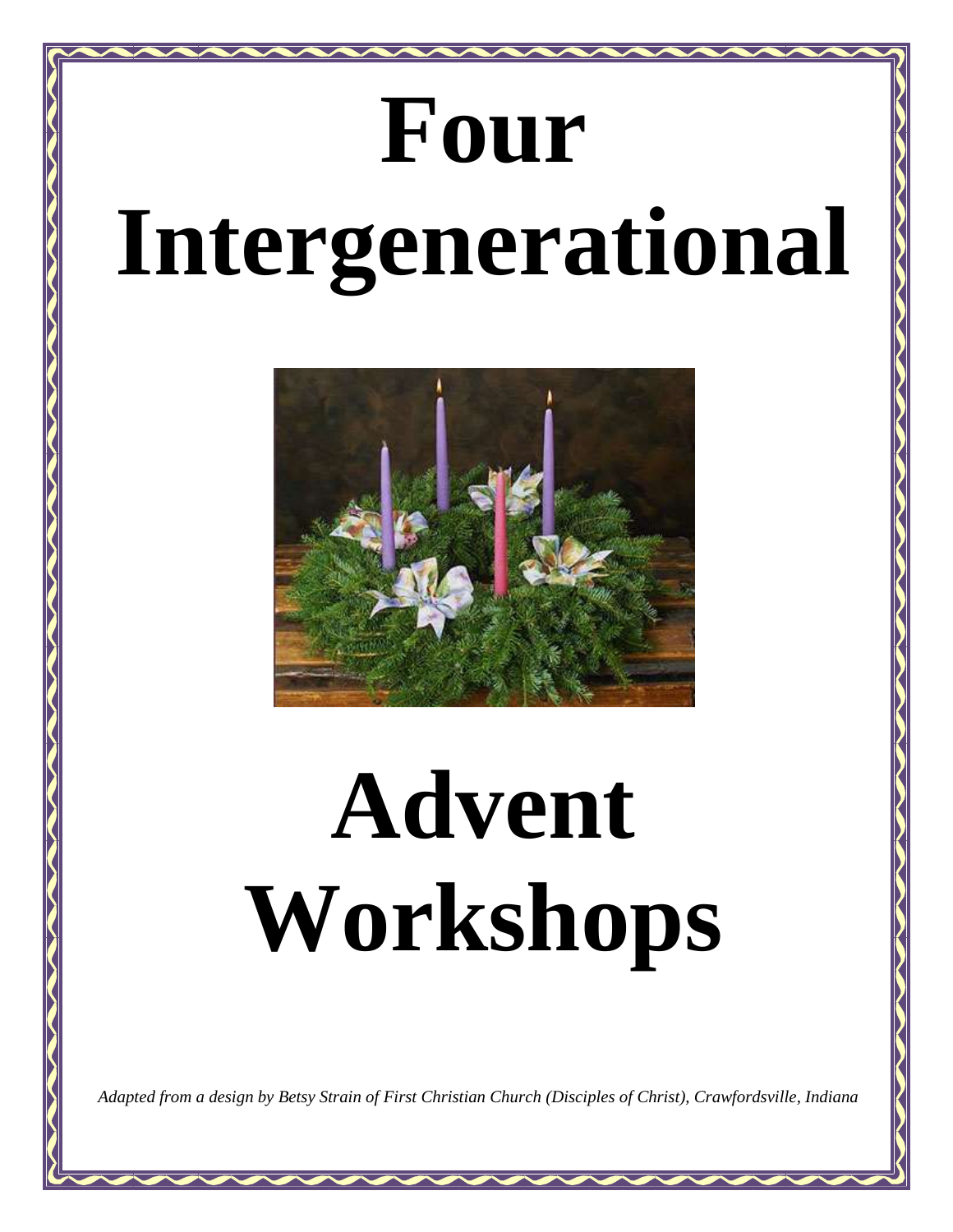# **SESSION I – Advent is a Time of Preparation**

(Approximately one hour)

**PURPOSE:** Provide a time for participants to prepare their hearts and homes to receive God's gift of love – The Christ Child.

**TIME:** Before Sunday Morning Worship (First Sunday in Advent)

# **PREPARATIONS:**

- Recruit greeters and someone to lead singing and closing time of prayer.
- Prepare a Gift Box large enough to hold papers expressing family members' hopes. With participants' permission, these hopes can be reprinted in your newsletter, put on a bulletin board or shared with the whole congregation in other ways.
- Copy guides for greeters to use at family tables (see below).
- Set out nametags and markers.
- Prepare refreshments.
- Make and set up a poster at each table saying, *"Hope is the theme for the first Sunday of Advent.* What *do you hope for this Christmas?"*
- Gather supplies of paper, pens, and crayons for each table.
- Additional supplies:
	- 2011Calendars for each family.
	- [Advent Wreath](https://www.discipleshomemissions.org/files/FCM-FamilyAdventWreath.pdf) materials.
- Set-up:
	- Welcome Table with nametags and the Gift Box.
	- Tables for each family group with greeter guides, theme posters, paper, pens, crayons, and 2011Calendars.
	- Table for refreshments.
	- Table for Advent Wreath materials.

# **GATHERING:**

- Upon arrival, participants make nametags and get refreshments.
- Greeters invite families to tables. (Depending on family sizes, you will probably have two or three families at each table. Be sure that single members are made to feel welcome.)
- Greeters lead the activities (see guide for instructions).

# **ACTIVITIES:**

- As family members come to the tables they are invited to write or draw one thing they *hope* for this Christmas.
- Participants place *hopes* in the Gift Box.
- As *hopes* are finished and placed in the Gift Box, each person is invited to say his or her name and complete the sentence, "What I like best about Christmas is . . ."
- Each family unit gathers supplies for an [Advent Wreath](https://www.discipleshomemissions.org/files/FCM-FamilyAdventWreath.pdf) that they will take home to use each day of the Advent Season.
- As Advent Wreaths are created, the greeter leads a discussion of traditional Christmas preparations and new ideas to help families go deeper into the meaning of Christmas.
- Each family unit is provided with a 2011 Calendar. They can take the calendars home to list some of the ways they will share the Christ of Christmas with others all during the coming year.

# **CLOSING:**

Sing and pray together.

Benediction: "Go forth during this season of preparation in the *hope* of God's blessing of love for the whole world."

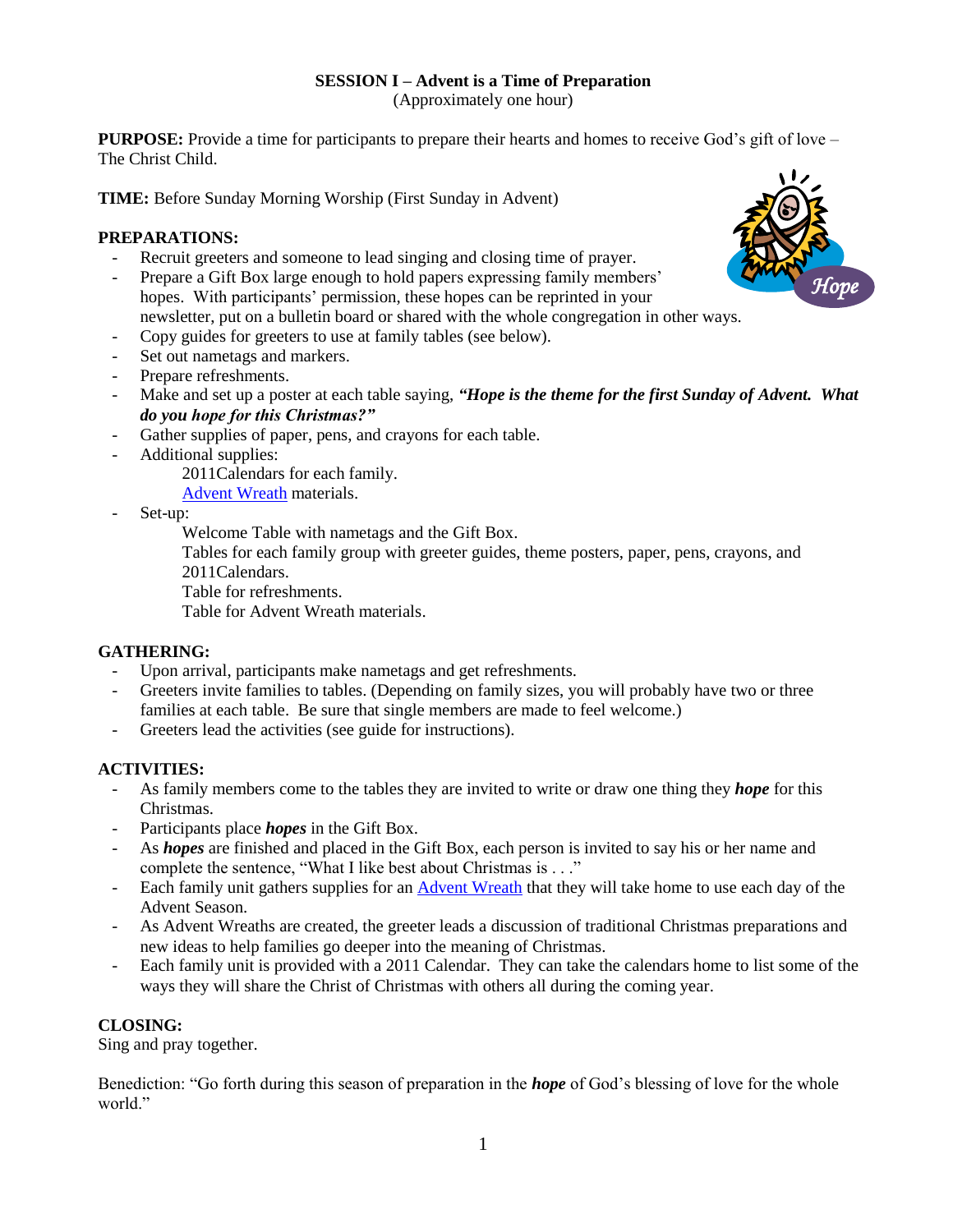# **SESSION I – Advent is a Time of Preparation** Greeters Guide

Arrive early and help coordinator by welcoming people, getting nametags, refreshments, etc.

- As persons arrive at the tables remind them that the theme for the first week of Advent is HOPE. Ask them to write or draw one thing they hope for this Christmas. Then invite them to place their hopes in the Gift Box on the Welcome Table. Tell them that some of the HOPES may be selected for placement on bulletin boards, reprinted in newsletters or worship bulletins.
- Have each person introduce themselves with this phrase. "My name is \_\_\_ and what I like best about Christmas is……"
- Have each person share ways they prepare themselves and their homes for Christmas. Decorate, bake, attending special worship services, additional prayer times at home, parties, shop, etc.
- Ask: "What are some other things that we could do to prepare for Christmas and share with others the hope we find in Christ this Christmas?" Let people share some ideas. To get things started you might ask how giving to others gives them hope and prepares our hearts.
- There are special things we do during Advent to prepare for Christmas but we don't have to wait for Advent. We can prepare our hearts all year long for the message of love and hope that Jesus brings. Each family and single person takes a 2011 Calendar and thinks of 2 or 3 things that they might do in the coming year to share the Christ of Christmas with others.
- Each family will make an Advent Wreath to take home. **Instructions are provided**.
- There will be a community closing devotional time.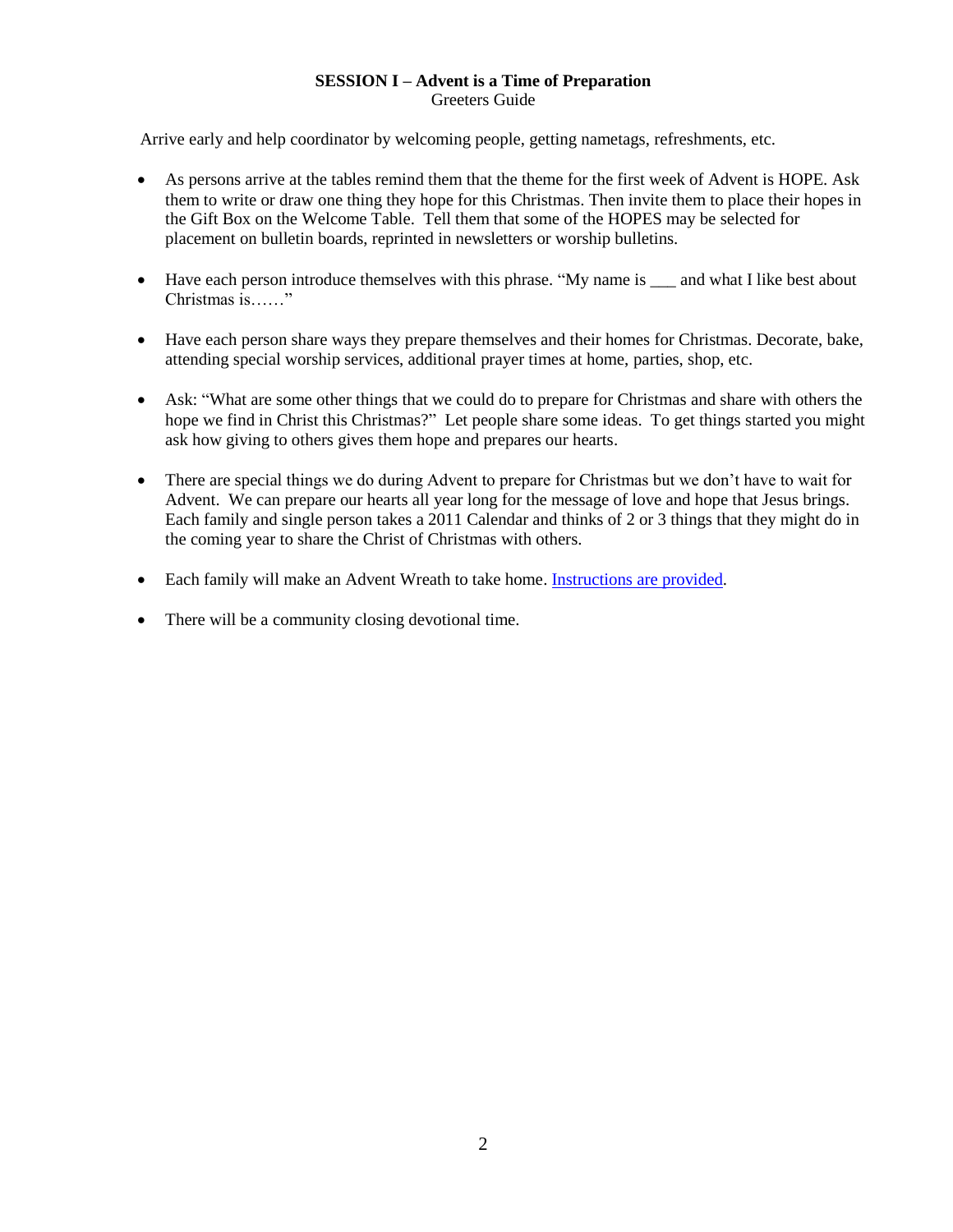# **SESSION II – Advent is a Time of Remembering**

(Approximately one hour)

**PURPOSE:** Provide a time for participants to reflect on individual Christmas memories and the Biblical story of the Messiah's coming.

**TIME:** Before Sunday Morning Worship (Second Sunday in Advent)

# **PREPARATIONS:**

- Recruit greeters and someone to lead singing and closing time of prayer.
- Have Gift Box again available.
- Copy guides for greeters to use at symbol tables (see below).
- Make nametags that correspond to Chrismon symbols on each table.
- Set out (special Chrismon) nametags and markers.
- Prepare refreshments.
- Make and set up a poster at each table saying, **"***Peace is the theme for the second week of Advent. What is your prayer for peace?"*
- Gather supplies of paper, pens, and crayons for each table.
- Additional supplies:
	- [Chrismon](https://www.discipleshomemissions.org/files/FCM-Chrismons.pdf) making instruction sheets and supplies for Chrismons.
	- Pictures and/or examples of each Chrismon symbol (one for each table).
	- Chrismon making supplies.
- Set-up:
	- Welcome Table for name tags and Gift Box.
	- Tables for symbol groups with greeter guides, theme posters, paper, pens, crayons, and Chrismon examples.
	- Table for refreshments.
	- Table for Chrismon making supplies.

### **GATHERING:**

- Upon arrival participants write names on prepared symbol nametags and get refreshments.
- Greeters ask participants to join the table that matches their name tags. (Hopefully, this will encourage members of family units to go to different tables.)
- Greeters lead activities (see guide for instructions).

### **ACTIVITIES:**

- As participants get to their matching symbol tables, they write or draw their prayer for *peace* and place them in the Gift Box*.*
- As *Peace Prayers* are finished and placed in the Gift Box, each person is invited to say his or her name and complete the sentence, "My best Christmas memory is . . ."
- Story from Luke 2:1-7.
- Explanation of [Chrismons](https://www.discipleshomemissions.org/files/FCM-Chrismons.pdf) and how to make them is given by the coordinator for all participants.
- Participants make their own Chrismons to take home or exchange with a friend.

# **CLOSING:**

Sing and pray together.

Benediction: "Go now in *peace* remembering the fulfillment of God's promise in the coming of the Christ Child<sup>"</sup>

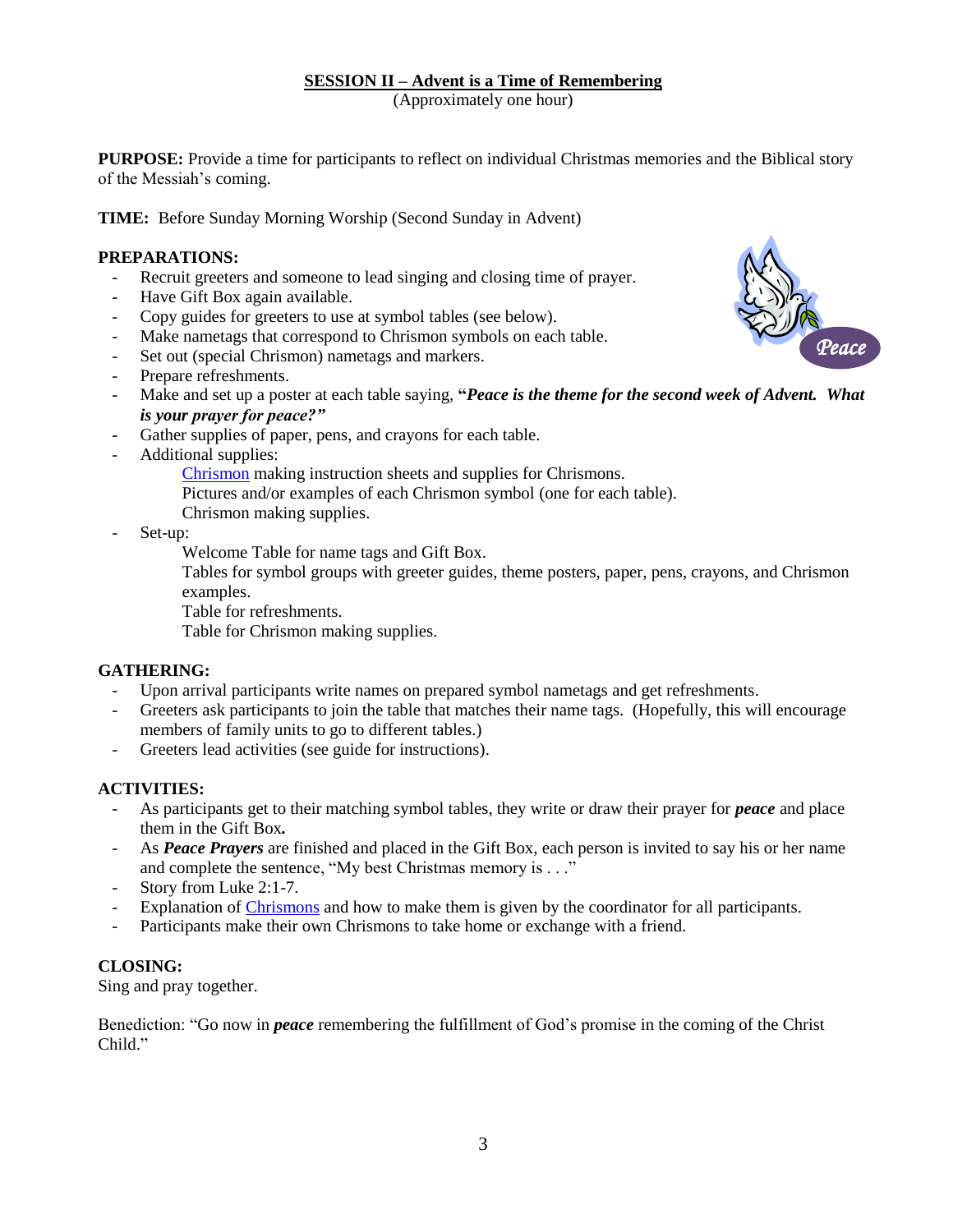# **SESSION II – Advent is a Time of Remembering** Greeters Guide

Arrive early and help coordinator by welcoming people, getting nametags, refreshments, etc.

- As persons arrive at the tables remind them that the theme for the second week of Advent is PEACE. Ask them to write or draw their prayer for PEACE. Invite them to place their prayers in the Gift Box on the Welcome Table. Tell them that some of the prayers will be placed on bulletin boards, others may be reprinted in newsletters or worship bulletins.
- Have each person introduce themselves with this phrase. "My name is  $\_\_$  and my favorite Christmas memory is  $\dots$ ."
- Read or tell the story of Christmas found in Luke 2:1-7 and lead a short discussion of the need to remember the reason for the season – God so loved the world that God came to live among us as a human person!
- Invite participants to listen to the presentation on Chrismons. Then help each participant to gather supplies and make a [Chrismon](https://www.discipleshomemissions.org/files/FCM-Chrismons.pdf) to take home or exchange with a friend.
- There will be a community closing devotional time.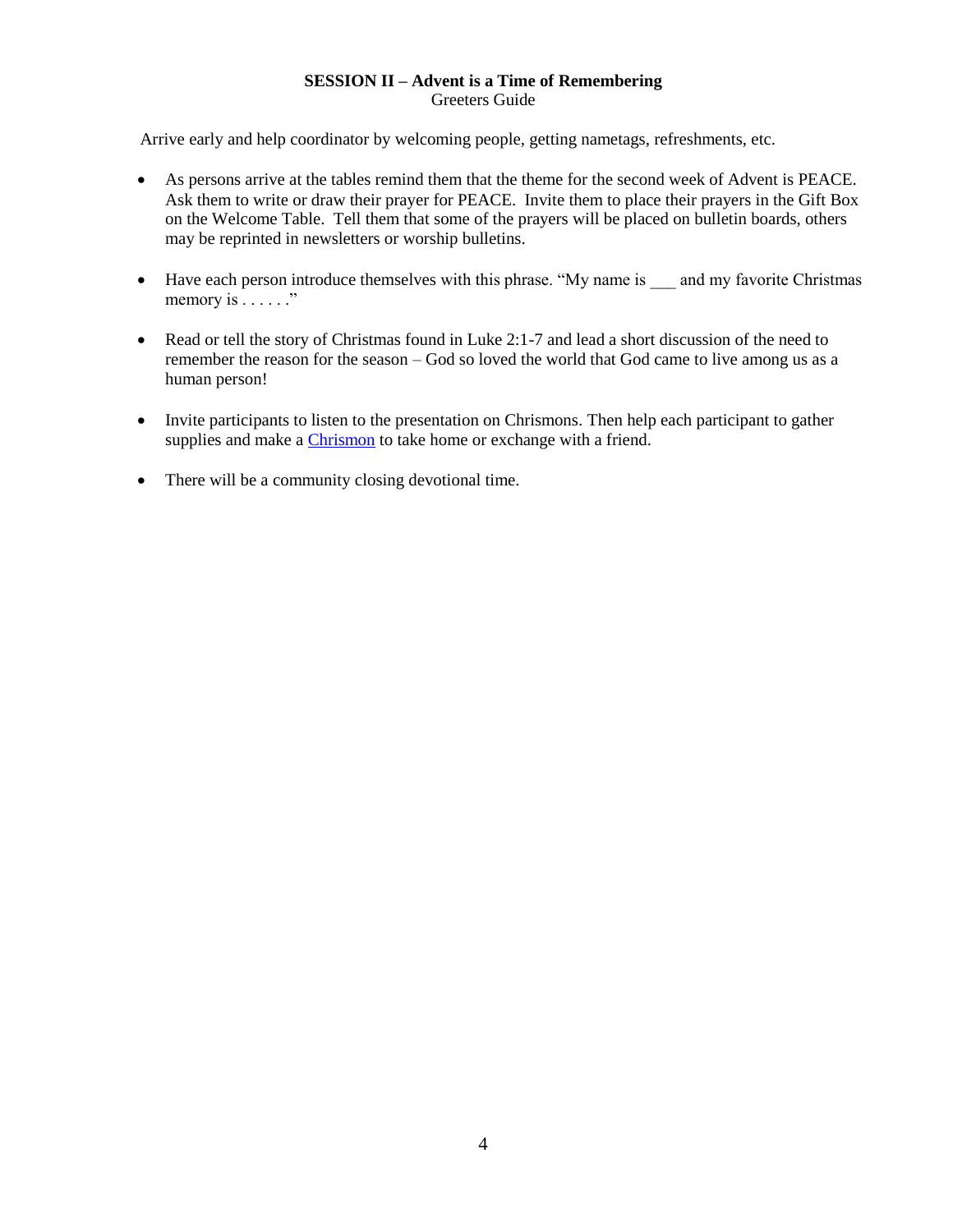# **SESSION III - Advent is a Time of Giving**

(Approximately one hour)

**PURPOSE:** Provide a time for participants to consider the joy of giving and be involved in an act of giving love and care to others.

**TIME:** Before Sunday Morning Worship (Third Sunday in Advent)

# **PREPARATIONS:**

- Recruit greeters and someone to lead singing and closing time of prayer.
- Prepare a Gift Box large enough to hold papers expressing participants' joys.
- Copy guides for greeters to use at family tables (See below).
- Set out nametags and markers.
- Prepare refreshments.
- Make and set up a poster at each table saying, "Joy is the theme for the third Sunday of Advent. What is *your Joy?"*
- Gather supplies of paper, pens, and crayons for each table.
- Additional supplies:

[Christmas Hand Wreath](https://www.discipleshomemissions.org/files/FCM-ChristmasHandWreath.pdf) and [Candy Kiss Angel](https://www.discipleshomemissions.org/files/FCM-CandyKissAngels.pdf) instructions and supplies.

- List of people unable to come to church.
- Paper, stickers, crayons, markers, ribbons and whatever else you want to provide for making Cards.
- Set-up:

Welcome Table for name tags and Gift Box.

Tables for groups with greeter guides, theme posters, paper, pens, crayons, and list of people unable to come to church.

Table for refreshments.

Tables for card making, wreath and Candy Kiss Angle supplies.

### **GATHERING:**

- Upon arrival participants make nametags and get refreshments.
- Greeters instruct participants to join tables, making sure that each table has multi-generations present.
- Greeters lead the activities (see guide for instructions).

### **ACTIVITIES:**

- As participants come to the various tables they are invited to write or draw their *Joys* and place them in the Gift Box.
- As *Joys* are finished and placed in the Gift Box, each person is invited to say his or her name and complete the sentence, "The best gift I have received or given at Christmas is . . ."
- Giving Centers (greeters explain Giving Centers)

[Christmas Hand Wreath](https://www.discipleshomemissions.org/files/FCM-ChristmasHandWreath.pdf) Card Center [Candy Kiss Angel](https://www.discipleshomemissions.org/files/FCM-CandyKissAngels.pdf) Center

# **CLOSING:**

Sing and pray together.

Benediction: "May you go from this place blessed by the gifts you have made and that will bring *joy* to others."

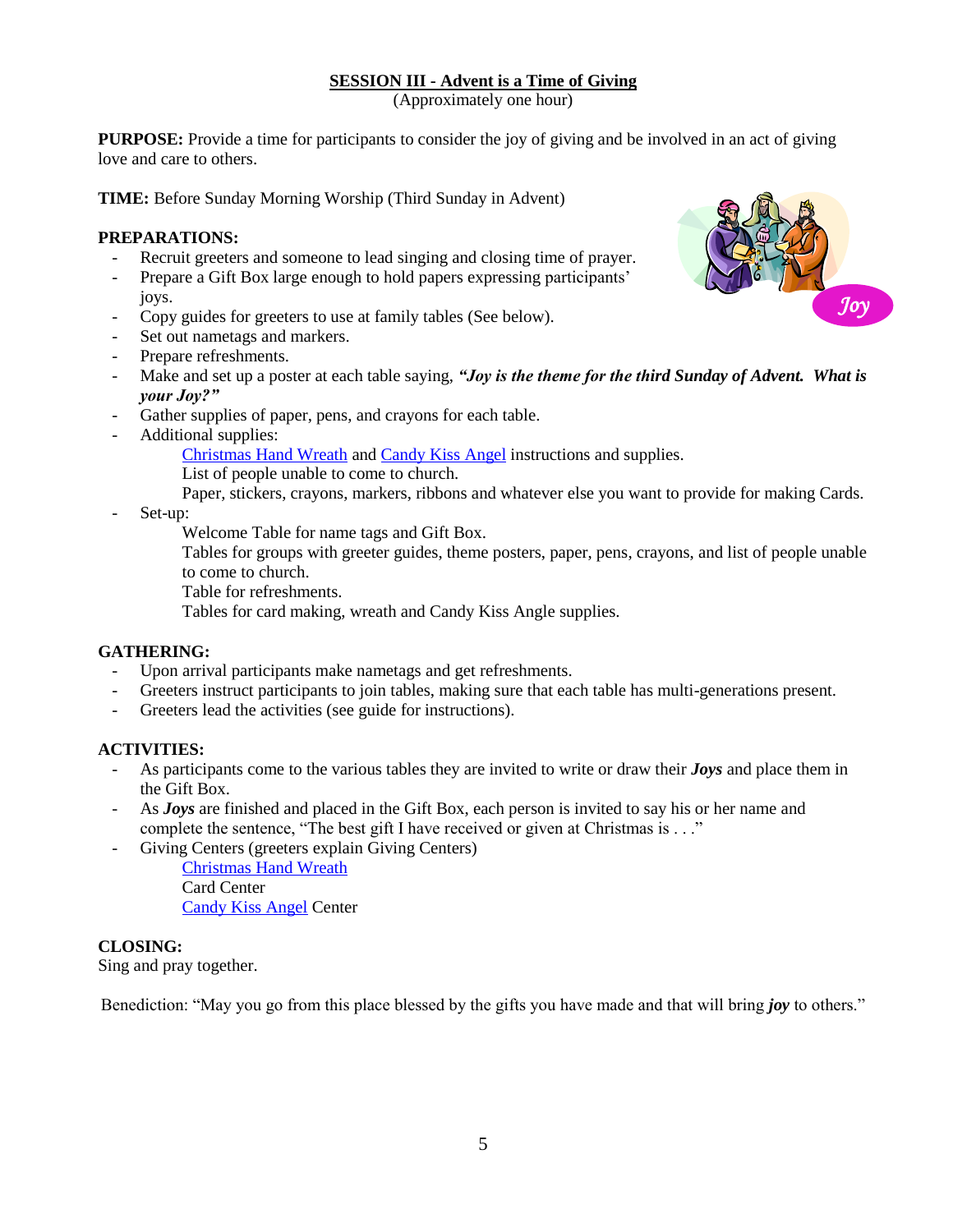# **SESSION III - Advent is a Time of Giving** (Greeters Guide)

Arrive early and help coordinator by welcoming people, getting nametags, refreshments, etc.

- As persons arrive at the tables remind them that the theme for the third week of Advent is JOY. Ask them to write or draw their JOYS or something for which they are thankful. Invite them to place their prayers in the Gift Box on the Welcome Table. Tell them that some of the JOYS and expressions of thanksgiving will be placed on bulletin boards; others may be reprinted in newsletters or worship bulletins.
- Have each person introduce themselves with this phrase. "My name is \_\_\_ and the best gift I have received or given at Christmas is . . . . . ."
- Lead a short discussion on giving. After everyone has shared about their best gift invite them to talk more about that gift. Why was it such a great gift? Does giving a gift feel better than receiving a gift? Describe the feelings you get when you give a gift to someone else. Have they ever been disappointed at someone's response to a gift? How have they acted when they are disappointed in a gift that they have received?
- Explain that they can choose one or more giving activities card making for people who are unable to come to church; decorating and adding their "hands" to the [hand wreath;](https://www.discipleshomemissions.org/files/FCM-ChristmasHandWreath.pdf) making [Candy Kiss Angels](https://www.discipleshomemissions.org/files/FCM-CandyKissAngels.pdf) to give to someone. Invite them to go to each of the tables to make their "gifts."
- There will be a community closing devotional time.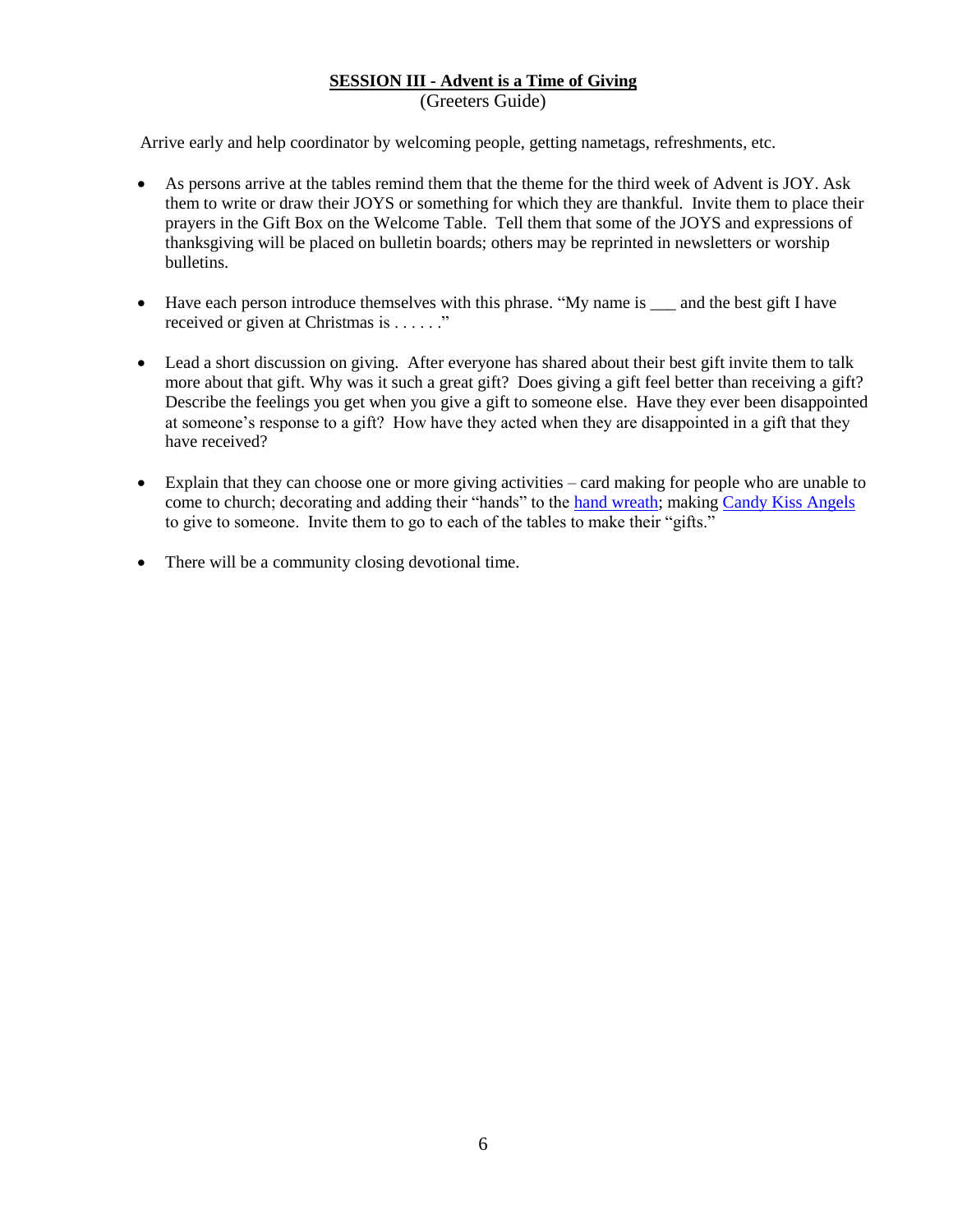# **SESSION IV – Advent is a Time of Celebration**

(Approximately one hour)

**PURPOSE:** Provide a time for participants to celebrate together the coming of Christmas.

**TIME:** Before Sunday Morning Worship (Fourth Sunday in Advent)

# **PREPARATIONS:**

- Recruit greeters and someone to lead singing and closing celebration.
- Prepare a Gift Box large enough to hold papers expressing participants' love gifts.
- Copy guides for greeters to use at family tables (see below).
- Set out nametags and markers.
- Prepare refreshments.
- Make and set up posters for each table saying, *"Love is the theme for the fourth Sunday in Advent. What gift of love can you give to others?*
- Additional supplies:
	- Hand chimes and materials for making simple rhythm instruments.
	- Hymnals and Christmas caroling song books.
	- Banner making materials.
	- Supplies and costumes for [drama creations.](https://www.discipleshomemissions.org/files/FCM-ChristmasDramaIdeas.pdf)

Set-up:

Welcome Table for nametags and Gift Box. Tables for gathering. Table for refreshments. Tables for Celebration Centers.

### **GATHERING:**

- Upon arrival participants make nametags and get refreshments.
- Greeters invite participants to join tables, making sure that each table has multi-generations present.
- Greeters lead the activities (see guide for instructions).

### **ACTIVITIES:**

- As participants come to the tables they are invited to write about or draw gifts of *Love* they will be giving during the Christmas Season.
- Place *Love Gifts* in Gift Box.
- As *Love Gifts* are finished and placed in the Gift Box, each person is invited to say his or her name and complete the sentence, "My favorite part of the Christmas Season is . . ."
- Greeters explain Celebration Centers.
- Celebration Centers (participants pick one).
	- Joyful Noise Make a musical instrument. Play instruments and sing Christmas Carols.
	- [Drama](https://www.discipleshomemissions.org/files/FCM-ChristmasDramaIdeas.pdf) Tell or read the Christmas story in a fresh way.
	- Art Create celebration banners.

### **CLOSING CELEBRATION**

- Carry-in and hang celebration banners created by the Art Celebration group. Have a prayer of blessing.
- Sing Christmas Carols that are led by the Joyful Noise Celebration participants.
- Have a performance by the Drama Celebration participants.
- Benediction, "May the gifts of hope, peace, joy and love of this Christmas Season be yours all year long."